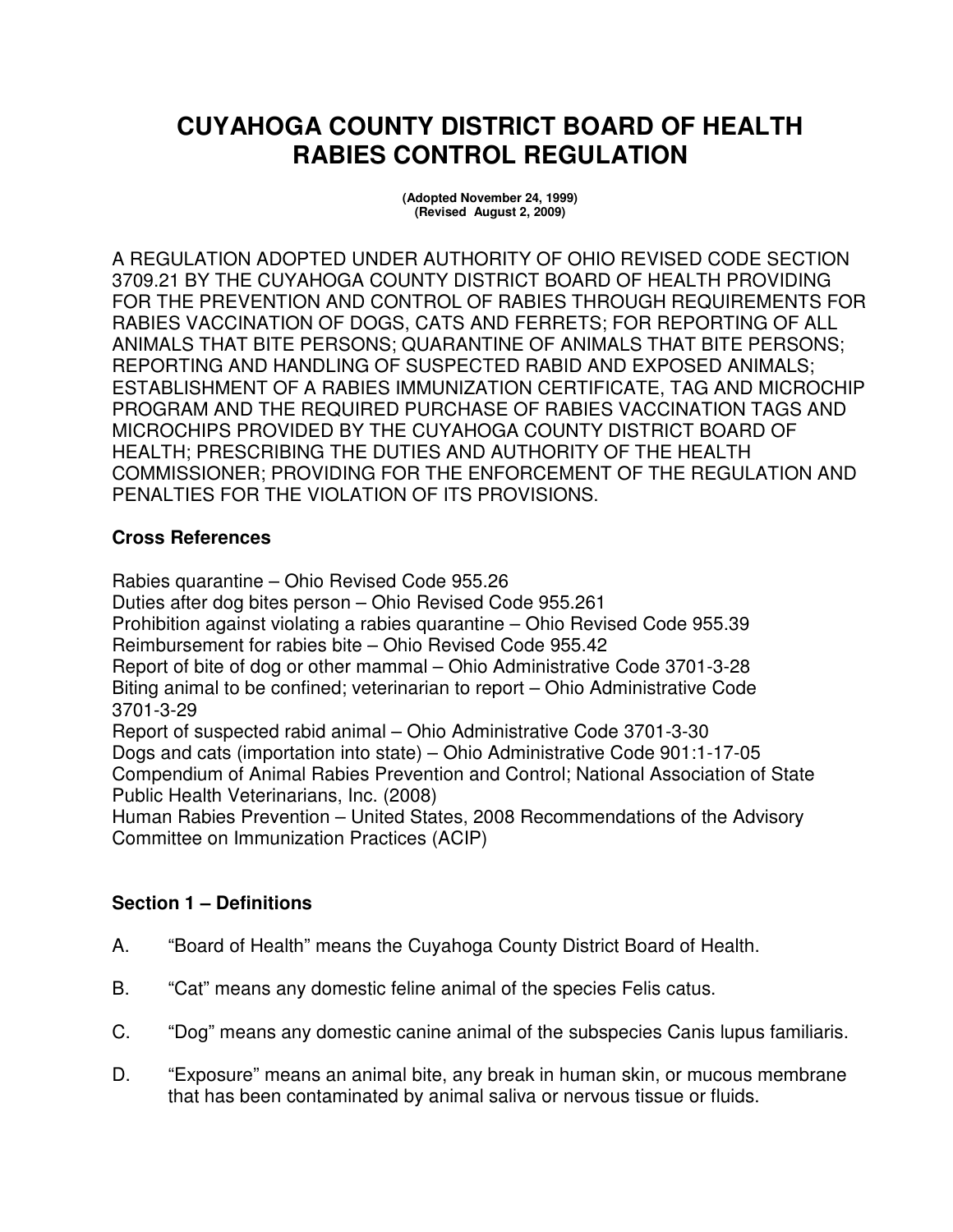- E. "Feral" means any susceptible domestic animal living in the wild state.
- F. "Ferret" means a carnivorous mammal of the subspecies Mustela putorious furo.
- G. "Health Commissioner" means the Health Commissioner of the Cuyahoga County General Health District, as defined by Section 3709.11 of the Ohio Revised Code, or his/her authorized representative.
- H. "Isolation" means the placing of a rabid animal, suspected rabid animal, or a rabies contact in a separate location with the intent of keeping the animal apart from all other susceptible animals or persons so that the transmission of rabies is minimized.
- I. "Owner" means any person who owns, keeps, possesses, harbors, maintains, cares for or willingly permits a dog, cat or ferret to remain on any premises owned or occupied by him/her.
- J. "Person" means any political subdivision, special district, public or private corporation, individual, firm, partnership, association, or any other entity within the Cuyahoga County General Health District.
- K. "Quarantine" means the limitation of freedom of movement of rabid or suspected rabid animals, or rabies contacts, for a period of time at least equal to the longest usual incubation period of the disease, as recommended by the Compendium of Animal Rabies Prevention and Control of the National Association of State Public Health Veterinarians, Inc, in such manner as to prevent the spread of the rabies virus. Quarantine includes the isolation of the animal and the control of contacts.
- L. "Rabid Animal" means any animal showing observable clinical signs of rabies or which has been confirmed as having rabies by a laboratory acceptable to the Health Commissioner.
- M. "Rabies Contact" means any susceptible animal that directly or indirectly has come in contact with a rabid or suspected rabid animal.
- N. "Stray" means any animal whose owner cannot be identified or any animal that cannot be apprehended and quarantined for observation.
- O. "Susceptible Animal" means any animal to which rabies can be transmitted.
- P. "Suspected Rabid Animal" means a susceptible animal showing, to a limited degree, observable clinical signs of rabies or a susceptible animal that has bitten a person or has come in contact with a person in such manner that rabies could be transmitted to that person.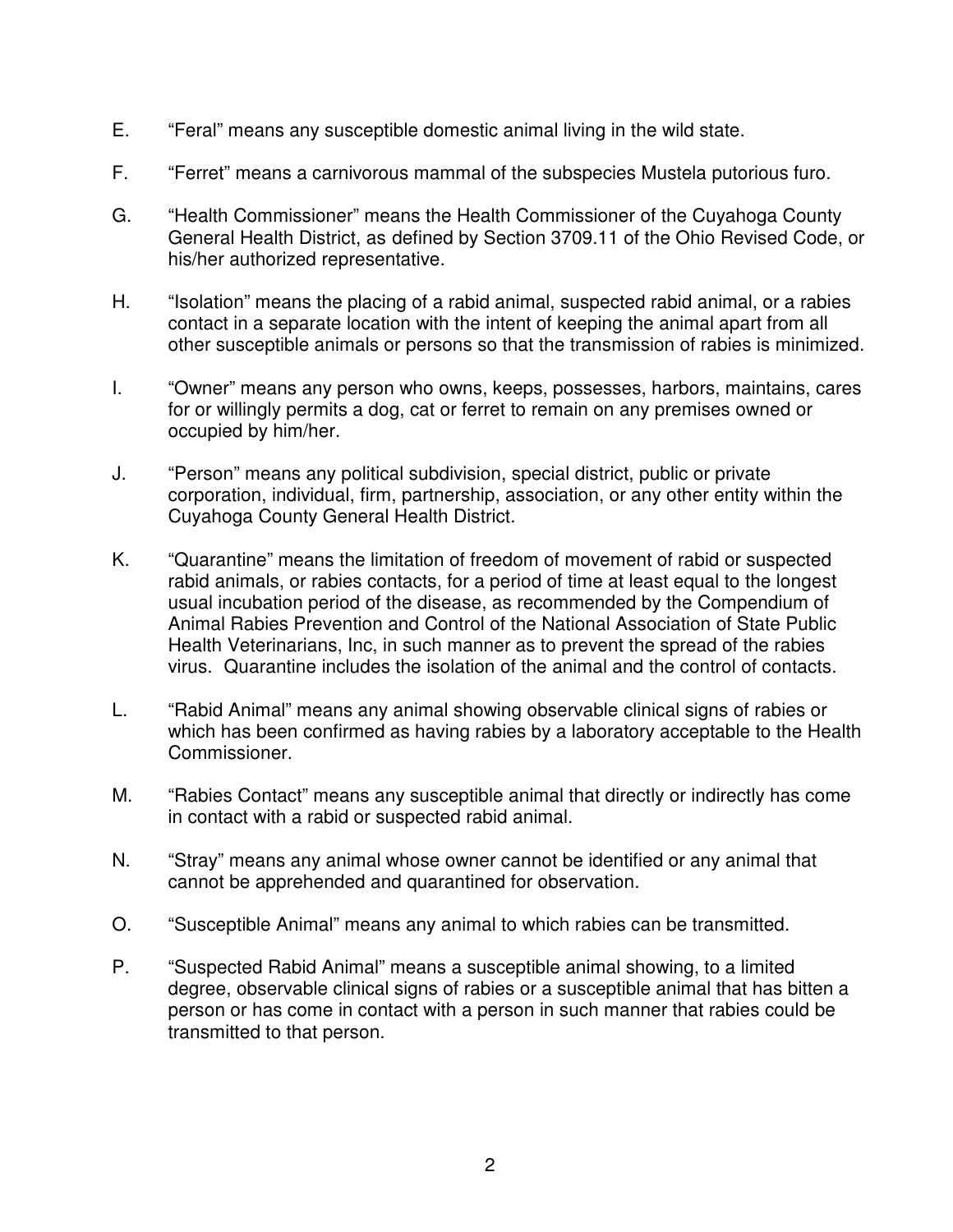- Q. "Transient Animal" means any animal owned by a person temporarily remaining within the jurisdiction of the Cuyahoga County Board of Health for less than thirty (30) days.
- R. "Vaccination" means the administration of a biological product recommended in the U.S. Public Health Service Center for Disease Control Animal Rabies Vaccine Compendium or licensed by the U.S. Department of Agriculture and deemed adequate to provide protection to the animal so vaccinated against rabies.
- S. "Veterinarian" means a veterinarian duly licensed under the laws of the State of Ohio or duly licensed and accredited in another state.
- T. "Wild Animal" means any warm blooded non-domestic animal which is indigenous to the State of Ohio and capable of transmitting rabies; or an offspring born to a wild animal bred with a domestic animal; or an offspring born to a domestic animal bred with a wild animal; or any non-domestic animal for which there has been no rabies vaccine in which the efficacy has been demonstrated and for which the quarantine period has not been scientifically researched and defined.

# **Section 2 – Vaccination of Dogs, Cats and Ferrets Required**

- A. Any person who owns a dog, cat or ferret within the jurisdiction of the Cuyahoga County District Board of Health shall have these animals vaccinated against the rabies virus within thirty (30) days after these animals have reached three (3) months of age using a vaccine and method listed in the current Compendium of Animal Rabies Prevention and Control or as approved by the U.S. Department of Agriculture when administered in a manner consistent with its labeling.
- B. Each dog, cat, or ferret shall be re-vaccinated one (1) year after the initial rabies vaccination and thereafter at intervals according to the current Compendium of Animal Rabies Prevention and Control or the appropriate vaccine label recommendations.
- C. Rabies vaccinations shall be administered only by a veterinarian or under the direct supervision of a veterinarian.
- D. If rabies vaccination of dogs, cats or ferrets is contradicted for medical reasons, these reasons shall be documented in written form by a veterinarian, a copy of which shall be given to and retained by the owner.
- E. Each dog, cat or ferret imported into the jurisdiction of the Cuyahoga County District Board of Health must be accompanied by proof of current rabies vaccination. This requirement does not apply to transient animals.
- F. Dogs, cats or ferrets confined for the purpose of research are exempt from rabies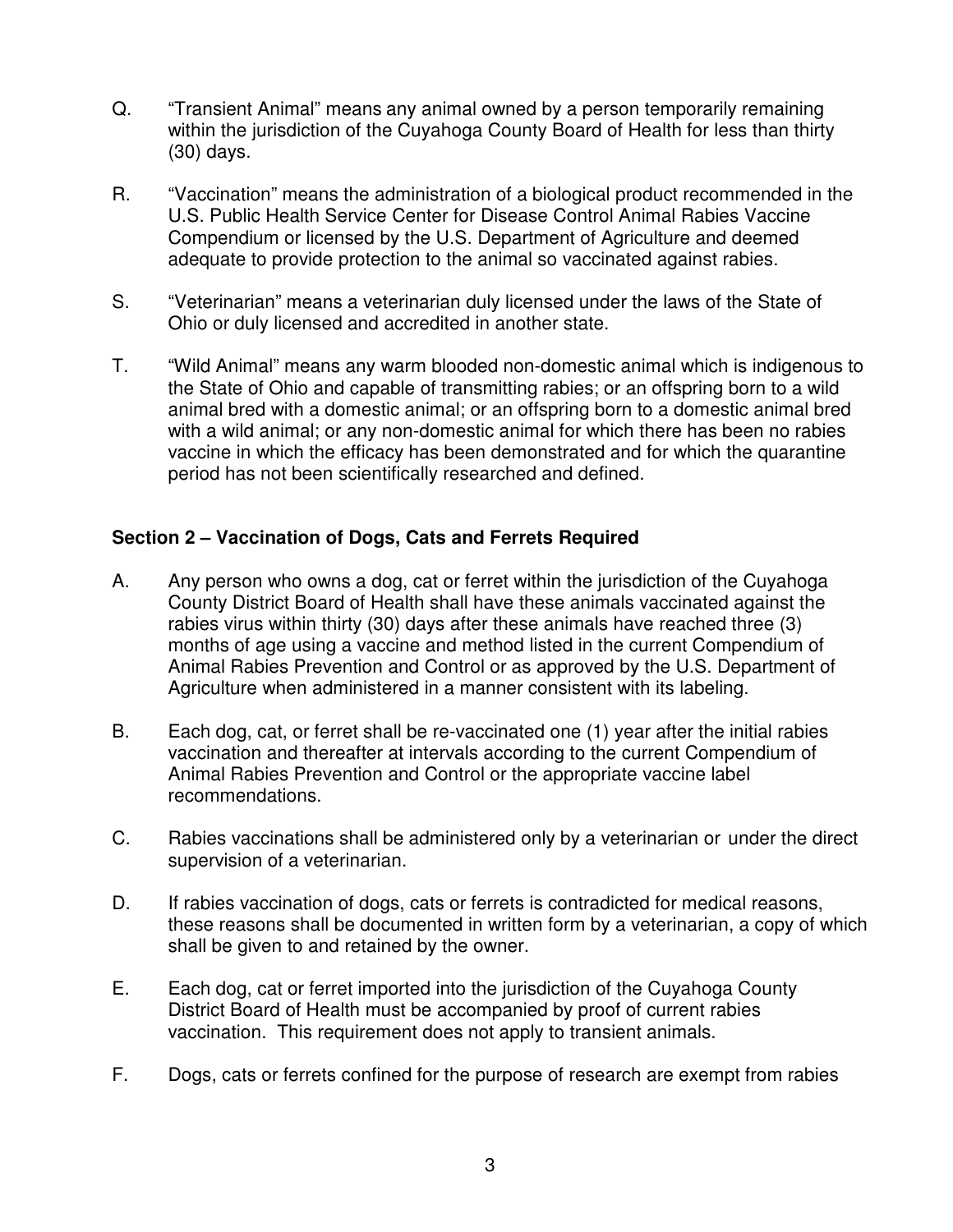vaccination requirements as long as the person conducting the research is licensed under the U.S. Department of Agriculture Animal Welfare Act.

#### **Section 3 – Vaccination Record Required**

- A. All veterinarians, or authorized representatives working under the direct supervision of a veterinarian, vaccinating or re-vaccinating dogs, cats, and ferrets shall keep a record of such vaccination or re-vaccination and shall give to the owner of the dog, cat or ferret vaccinated or re-vaccinated a completed certificate of vaccination which shall include a rabies tag number or microchip number identifying the individual record, a complete description of the dog, cat or ferret, place where the animal is harbored, name of the owner and his/her address, date and type of vaccination or re-vaccination, the signature and address of the veterinarian or authorized representative and other pertinent information as needed.
- B. The veterinarian, or authorized representative, who vaccinates a dog, cat, or ferret, shall forward, within thirty (30) working days, the information required on the certificate described in section 3(A) to the Board of Health and shall maintain the rabies vaccination certificate for the interval between vaccinations.
- C. The certificate described in section 3(A) shall be on a form prescribed by the Board of Health or on a document generated by the veterinarian, or his/her authorized representative, which includes all of the required information and has been approved by the Board of Health.
- D. Failure of the owner of a dog, cat, or ferret to provide a certificate of vaccination for the dog, cat or ferret is a presumption that the dog, cat, or ferret is not currently vaccinated against rabies.
- E. All veterinarians, or authorized representatives, who vaccinate or re-vaccinate a dog, cat, or ferret against rabies shall provide the owner a rabies vaccination tag or shall implant within the animal a microchip issued by the Board of Health which shall be either serially numbered or encoded with a unique serial number.
- F. Each owner of a dog shall affix the rabies vaccination tag to the collar or harness of a vaccinated dog. The tag shall be worn at all times except when the dog is confined in a secure enclosure or when participating in competition or exhibitions.
- G. The rabies vaccination tags and microchips described in section 3(E) shall be provided to the veterinarians by the Board of Health.
- H. In the event that the rabies vaccination tags provided by the Board of Health are imprinted and specific to one particular calendar year, the rabies vaccination tags purchased by a veterinarian for distribution during that specific calendar year and not distributed by said veterinarian prior to the end of that same calendar year may be returned to the Board of Health in exchange for the same number of rabies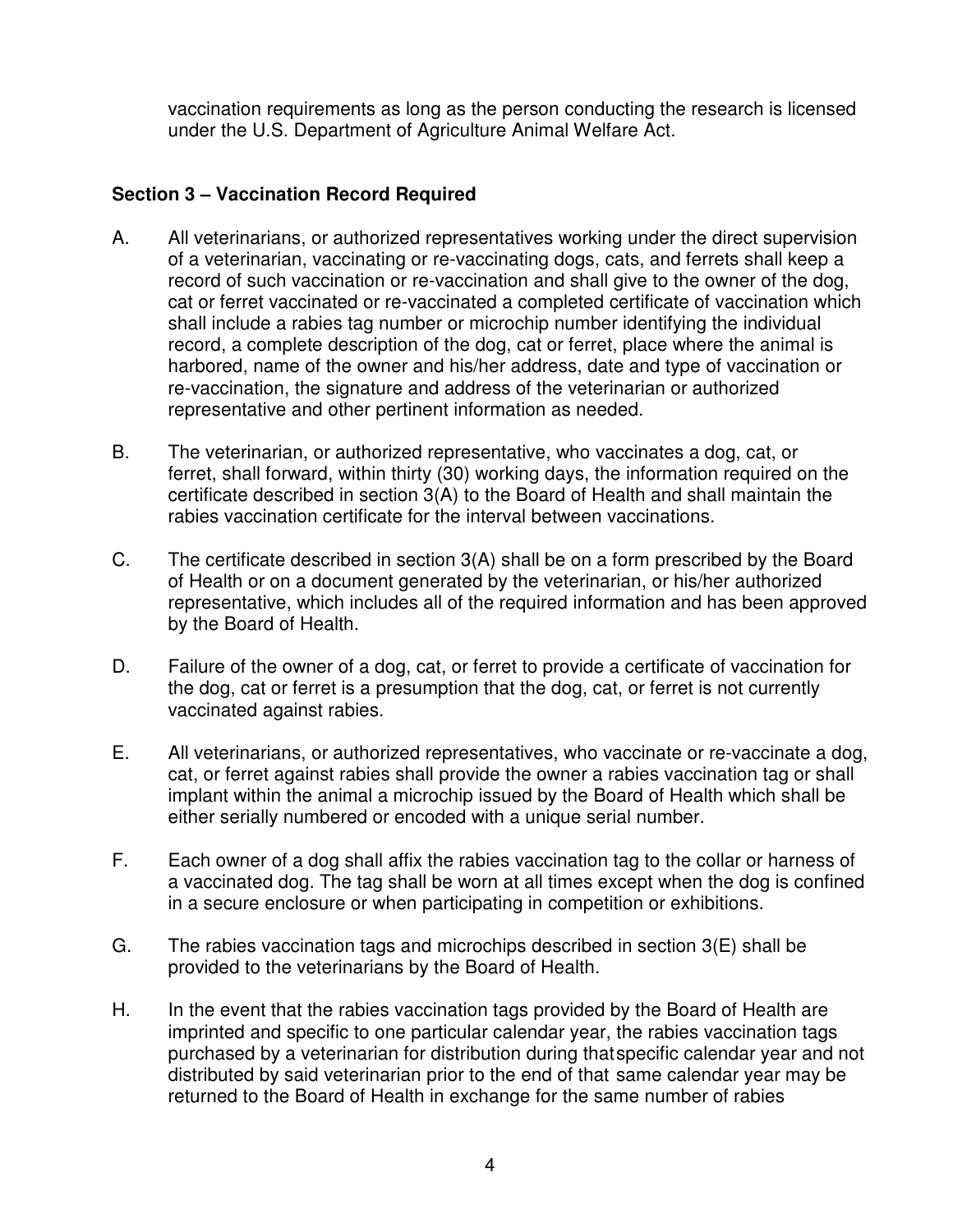vaccination tags for the next calendar year. This exchange of rabies vaccination tags will only be authorized from one calendar year to the next. Tags from any other preceding years will not be honored for exchange. The unused tags will carry no monetary value and will not be exchanged for cash. The return of unused rabies vaccination tags for proposed exchange must occur when the veterinarian places his/her first order for the purchase of rabies vaccination tags in the next calendar year. Returned tags will not be exchanged at any point during the year following the initial purchase of tags by the veterinarian.

### **Section 4 – Report of Animal Bites Required**

- A. Whenever a person is bitten or otherwise exposed to a susceptible animal, the physician in attendance, person in charge of a hospital, dispensary, clinic, or other institution providing care or treatment, the person bitten, or any individual having knowledge of a bite shall report the bite within twenty-four (24) hours to the Board of Health.
- B. This report shall include at a minimum, the name, age, address and telephone number of the person bitten, the part of the body where the bite was inflicted and, if known, the name, address and telephone number of the owner of the biting animal. The report shall also include a description of the animal and, if known, the veterinarian administering the most recent rabies vaccination.

### **Section 5 – Quarantine, Observations and Examinations**

- A. Whenever it is reported that a dog, cat, or ferret has bitten, scratched, or otherwise exposed a person, the Health Commissioner shall have the animal quarantined, at the expense of the owner, for a minimum period of ten (10) days from the date of the bite, scratch or exposure and have the animal observed, by a veterinarian or Board of Health representative, as required in Section 5(D) of these regulations, for clinical signs of rabies at the end of the quarantine.
- B. Home quarantine by the owner is acceptable, provided that the following criteria are met:
	- 1. The owner assumes all risk related to the animal during home quarantine.
	- 2. Animals confined indoors must be confined to a house, building or other enclosure in such a way that prevents human contact, other than contact with the owner(s).
	- 3. Animals confined outdoors must be kept on a leash, under direct supervision of a responsible adult capable of controlling and handling the animal, or confined in a kennel or enclosure to prevent contact with other susceptible animals or persons.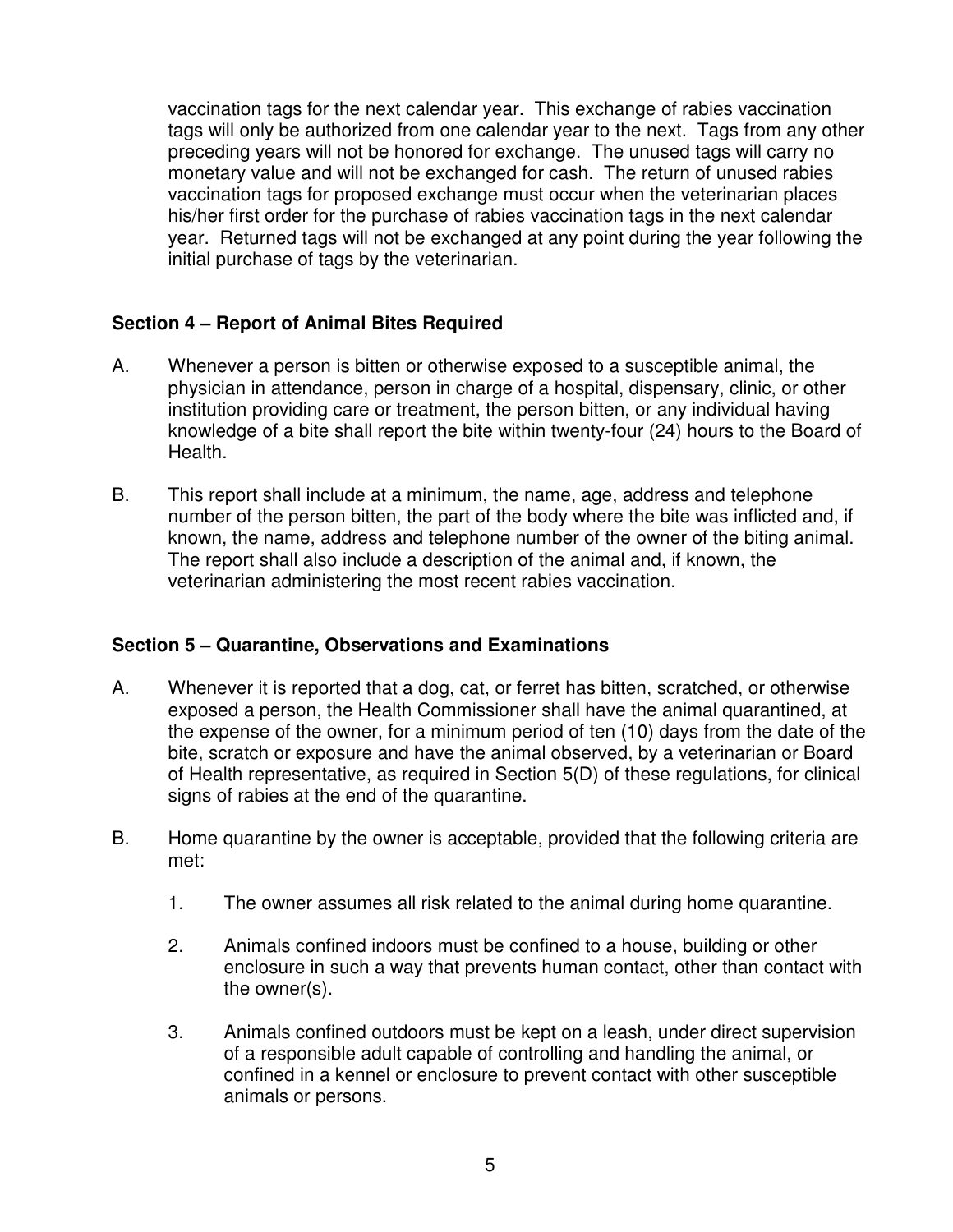- C. If at any time during the quarantine the animal displays clinical signs of rabies or dies for any reason, the attending veterinarian, owner or person caring for the animal shall, after the death of the animal, contact the Board of Health immediately and shall deliver, or arrange for delivery to the laboratory of the Ohio Department of Health, the head of the suspected rabid animal for rabies examination and analysis.
- D. If the animal does have a current rabies vaccination at the time of the bite or exposure, a quarantined dog, cat or ferret shall be examined at the end of the quarantine period by a veterinarian or Board of Health representative for clinical symptoms of rabies. If at the time of the bite, scratch or exposure the animal does not have a current rabies vaccination, the owner must take the animal to a veterinarian within twenty-four (24) hours after the tenth day of the bite, scratch or exposure. The examination shall be at the owner's expense. The veterinarian shall promptly report the conclusions reached as a result of the examination. The veterinarian shall forward this information to the Health Commissioner on a form approved by the Board of Health. No dog, cat or ferret shall be released from quarantine until it has been examined for clinical signs of rabies by a veterinarian or Board of Health representative, as applicable, and is currently vaccinated against rabies.
- E. If the dog, cat or ferret is a stray, the Health Commissioner shall either:

 1. Order the quarantine of the animal at a suitable location for a minimum of ten (10) days from the date of the bite, scratch or exposure and have the animal examined for clinical symptoms of rabies, or

 2. Direct the euthanasia of the animal by a suitable humane method that does not damage the animal's head. The Health Commissioner shall direct the removal of the animal's head by a veterinarian, animal handler, or Board of Health representative, and submit the head to the Ohio Department of Health laboratory for rabies examination.

F. Whenever it is reported that any susceptible animal other than a dog, cat or ferret has bitten or exposed a person, the Health Commissioner shall either:

 1. Direct the immediate sacrifice of the animal in a humane method that does not damage the animal's head. The Health Commissioner shall also direct the removal of the animal's head and submit the head to the Ohio Department of Health laboratory for rabies examination. If the animal is owned, the above will be conducted at the owner's expense; or

 2. Order the quarantine of the animal for a period of time to be determined by the Health Commissioner. If the animal dies before the end of the quarantine period, the owner shall immediately inform the Health Commissioner. The Health Commissioner shall direct the removal of the animal's head and submit the head to the Ohio Department of Health laboratory for rabies examination.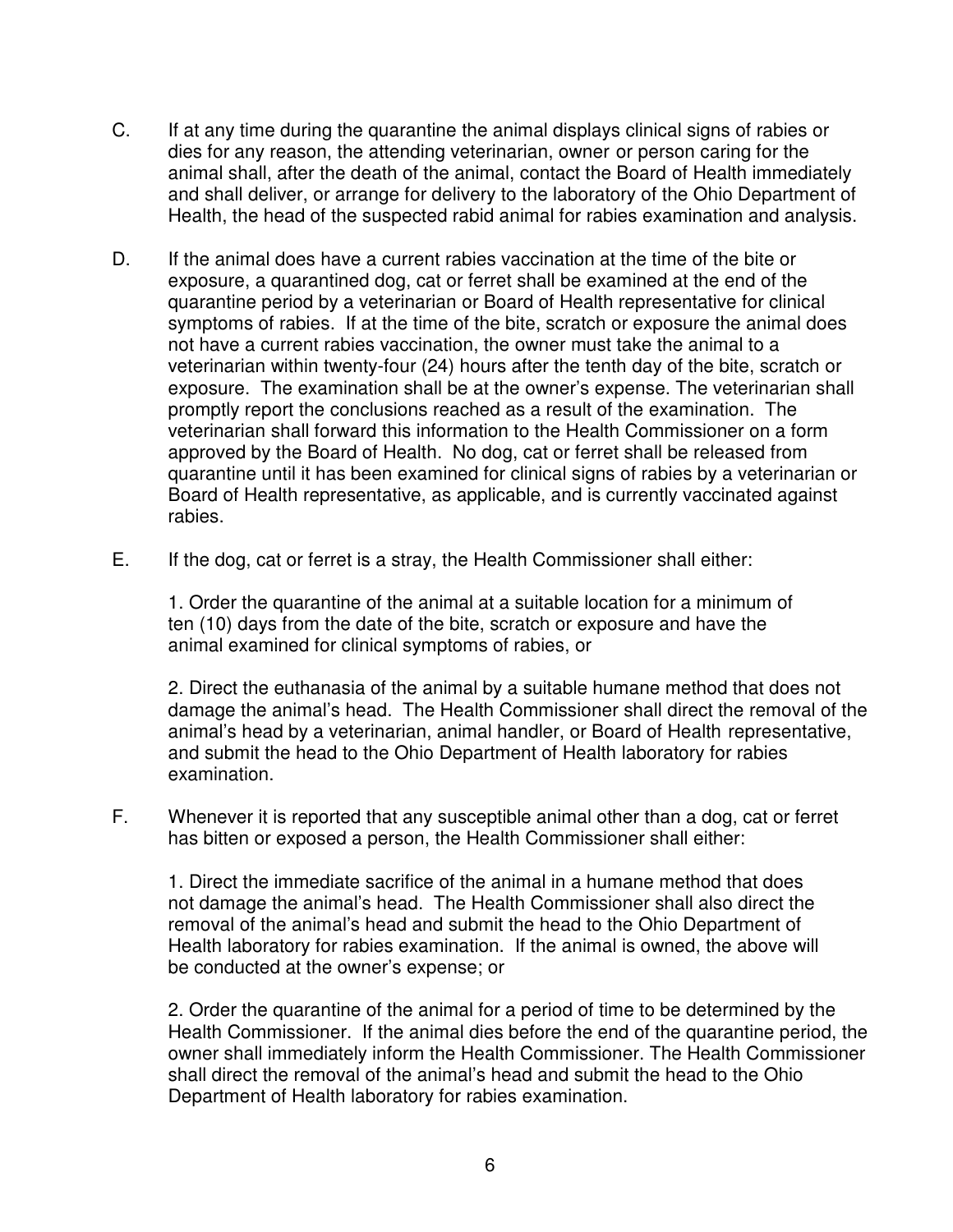- G. No person shall kill a quarantined animal until the quarantine period has been completed and the animal has been examined for clinical signs of rabies by a veterinarian or Board of Health representative, as required in Section 5(D) of these regulations. This prohibition shall not apply to the humane killing of an animal to prevent further injury or suffering if the animal is diseased or seriously injured, the temperament of the animal makes it unsafe to handle during the quarantine, or if the sacrifice of a stray animal is directed by the Health Commissioner. If an animal is euthanized prior to the completion of its quarantine, the animal must be submitted for rabies testing to the Ohio Department of Health laboratory.
- H. No person shall remove a quarantined animal from the Cuyahoga County General Health District until the quarantine period has been completed, without the permission of the Health Commissioner.
- I. No person shall transfer ownership of a quarantined animal until the quarantine period has been completed except that a person may transfer an animal to a location deemed suitable by the Health Commissioner for quarantine.
- J. No animal shall be vaccinated against rabies while under quarantine, until approved by the Health Commissioner.
- K. Any dog, cat or ferret that is not vaccinated against the rabies virus and is exposed to a rabid animal shall be euthanized immediately. If approved by the Health Commissioner, the animal can instead be placed in a strict isolation for six (6) months. Isolation, in this context, refers to confinement in an enclosure that precludes direct contact with people and other animals. Rabies vaccination recommendations documented in the most current Compendium of Animal Rabies Prevention and Control shall be administered for these animals.
- L. Any dog, cat or ferret that is currently vaccinated against the rabies virus and is exposed to a rabid animal shall be kept under the owner's direct control and observed for forty-five (45) days. Rabies vaccination recommendations documented in the most current Compendium of Animal Rabies Prevention and Control shall be administered for these animals.

### **Section 6 – Administration**

A. The Board of Health shall furnish and supply all forms, rabies vaccination tags and microchips used in the administration and enforcement of the health regulations concerning the vaccination of dogs, cats and ferrets against rabies. Documents generated by the veterinarian, or their authorized representative, may be utilized after approval by the Board of Health. Rabies vaccination tags and microchips supplied by any other source or manufacturer other than the Board of Health will not be recognized by the Board of Health and will not meet the requirements set forth in these regulations.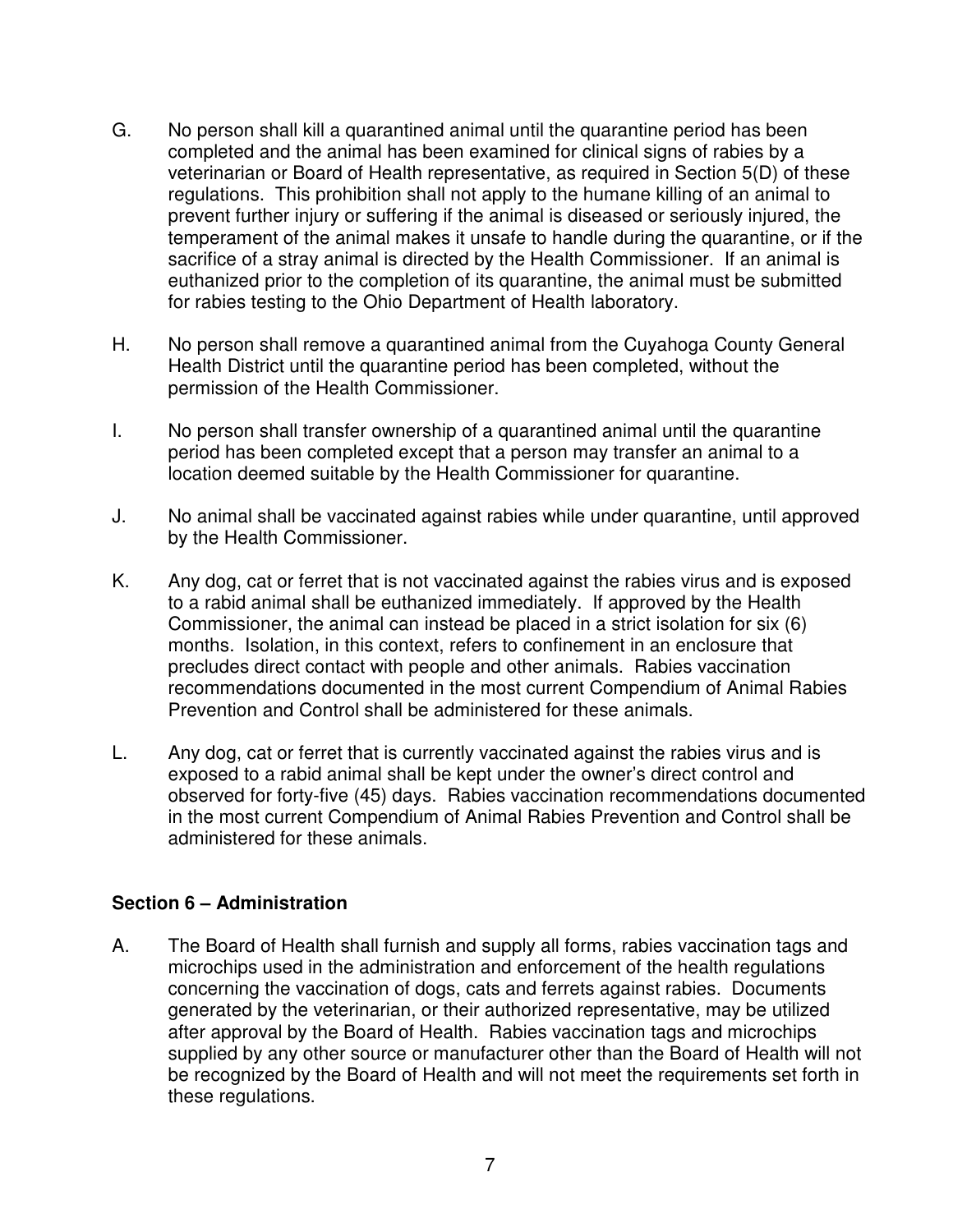- B. No person shall violate a rabies quarantine order issued under Ohio Revised Code 955.26.
- C. A veterinarian, or their authorized representative, shall issue to the owner of a dog, cat or ferret a rabies vaccination certificate and tag, after the animal has received a rabies vaccination administered under their direct authority. In lieu of issuing a rabies vaccination tag, a microchip may be surgically implanted in the animal by a veterinarian. The tags and microchips shall only be distributed or implanted by the veterinarian, or authorized representative, administering the vaccination. The vaccination tag issued to the animal owner must be from the series of tags directly obtained from the Board of Health. The microchip implanted within the animal must also be from the series of microchips directly obtained from the Board of Health. The tags or microchips may not be obtained from a third party or other source or manufacturer.
- D. The Board of Health may collect a fee for each rabies vaccination tag or microchip under the authority vested in Ohio Revised Code section 3709.21 and as established under Ohio Revised Code section 3709.09. Any such fee shall be utilized by the Board of Health to administer the program, to defray the costs of procuring and distributing rabies immunization certificates, tags and microchips, for surveillance of rabies occurrence within the General Health District, and for educational efforts promoting rabies vaccination and awareness.

### **Section 7 – Rabies Control Advisory Committee**

- A. The Health Commissioner shall establish a Rabies Control Advisory Committee which shall be composed of a representative from each of the local health departments or General Health Districts in Cuyahoga County, a representative of the Cleveland Academy of Veterinary Medicine, a representative of the Animal Protective League, a representative of the local Academy of Medicine, a representative of the Cuyahoga County Dog Warden's office, a representative of the Cuyahoga Animal Wardens' Society, a representative of the Cleveland Dog Warden's office, a representative of the Ohio Department of Natural Resources - Division of Wildlife, a representative of the Ohio Department of Health, a representative of the United States Department of Agriculture – Wildlife Services, and one member of the public, who must be a dog, cat or ferret owner residing in Cuyahoga County. Additional members may be considered for representation on the committee as deemed necessary by the Health Commissioner.
- B. The Rabies Control Advisory Committee shall meet at least once each year to review rabies activity and rabies control efforts in Cuyahoga County, the State of Ohio and neighboring states, and to provide recommendations and guidance to the Board of Health regarding rabies control measures.